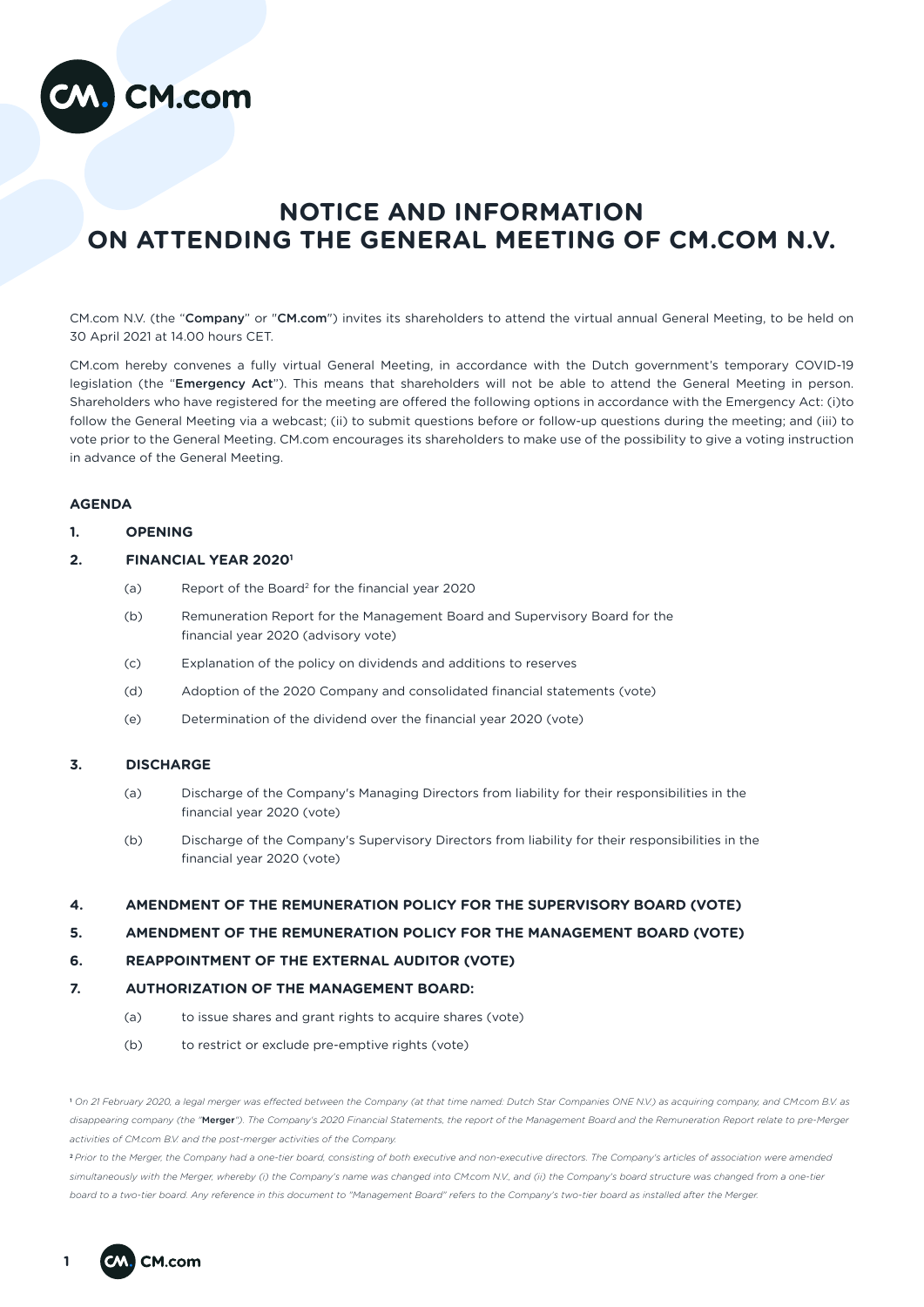## **8. AUTHORIZATION OF THE MANAGEMENT BOARD TO REPURCHASE SHARES UP TO 10% (VOTE)**

## **9. ANNOUNCEMENTS AND ANY OTHER BUSINESS**

## **10. CLOSING**

#### Availability of meeting documents and registration

The agenda with notes, the 2020 Annual Report, which contains the 2020 Financial Statements, the 2020 Remuneration Report, the information as meant in Section 2:392(1) of the Dutch Civil Code, the proposed revised remuneration policy for the Company's Supervisory Board and the proposed revised remuneration policy for the Company's Management Board are made available on <https://www.cm.com/investor-relations/corporate-governance/.> These documents may also be obtained free of charge from ABN AMRO Bank N.V. ("ABN AMRO"), e-mail: [ava@nl.abnamro.com](mailto:ava@nl.abnamro.com) and are available for review by shareholders (by appointment) at the office of the Company.

#### Virtual General Meeting

In light of the evolving outbreak of COVID-19 (coronavirus) and the Emergency Act, the General Meeting will be entirely virtual. In line with the current guidelines of the Dutch government the number of Supervisory Board members and Management Board members attending the General Meeting will be limited. We would like to emphasize and encourage the use of the possibility of e-voting and proxy voting for all shareholders as referred to in the notice convening the General Meeting.

For any further information with regard to the General Meeting, proxy voting possibilities, attendance of General Meeting through the webcast and further updates following the COVID-19 developments, we kindly ask you to visit our website [\(https://www.cm.com/investor-relations/corporate-governance/\)](https://www.cm.com/investor-relations/corporate-governance/). We will continue to closely monitor the developments and will share any updates in this respect via our website when available.

## Record date

Pursuant to the provisions in Section 2:119 of the Dutch Civil Code, attendance of and voting rights in the General Meeting of Friday 30 April 2021 accrue to those persons listed on Friday 2 April 2021 at the close of business (the 'Record Date') as shareholders of the Company ("Shareholders") in the records of intermediaries within the meaning of the Securities (Bank Giro Transactions) Act ("Intermediaries") or otherwise as being entitled to attend and/or to vote at the General Meeting of the Company.

#### Registration

Shareholders are entitled to cast votes for the shares they hold on the Record Date, provided they have registered for the General Meeting in time and in the way as described below.

Shareholders wishing to follow the webcast are requested to register on www.abnamro.com/evoting or through the Intermediaries who administrate their shares, no later than 17:00 hours CET on Friday 23 April 2021 with ABN AMRO. The Intermediaries must provide a statement to ABN AMRO on www.abnamro.com/intermediary no later than 13:00 hours CET on Monday 26 April 2021, listing the number of shares held by the respective Shareholder on the Record Date that are being submitted for registration. The Intermediaries are further requested to provide the relevant underlying shareholder's full address details in the statement to allow for efficient checking of shareholding on the Record Date.

The Shareholders will receive a confirmation of registration from ABN AMRO with a link to join the online General Meeting. If a Shareholder does not receive such confirmation of registration in time, the Shareholder (or its proxy holder) should turn to ABN AMRO or its Intermediary. The abovementioned requirements apply by analogy to other persons entitled to attend and/or to vote at the General Meeting of the Company as at the Record Date.